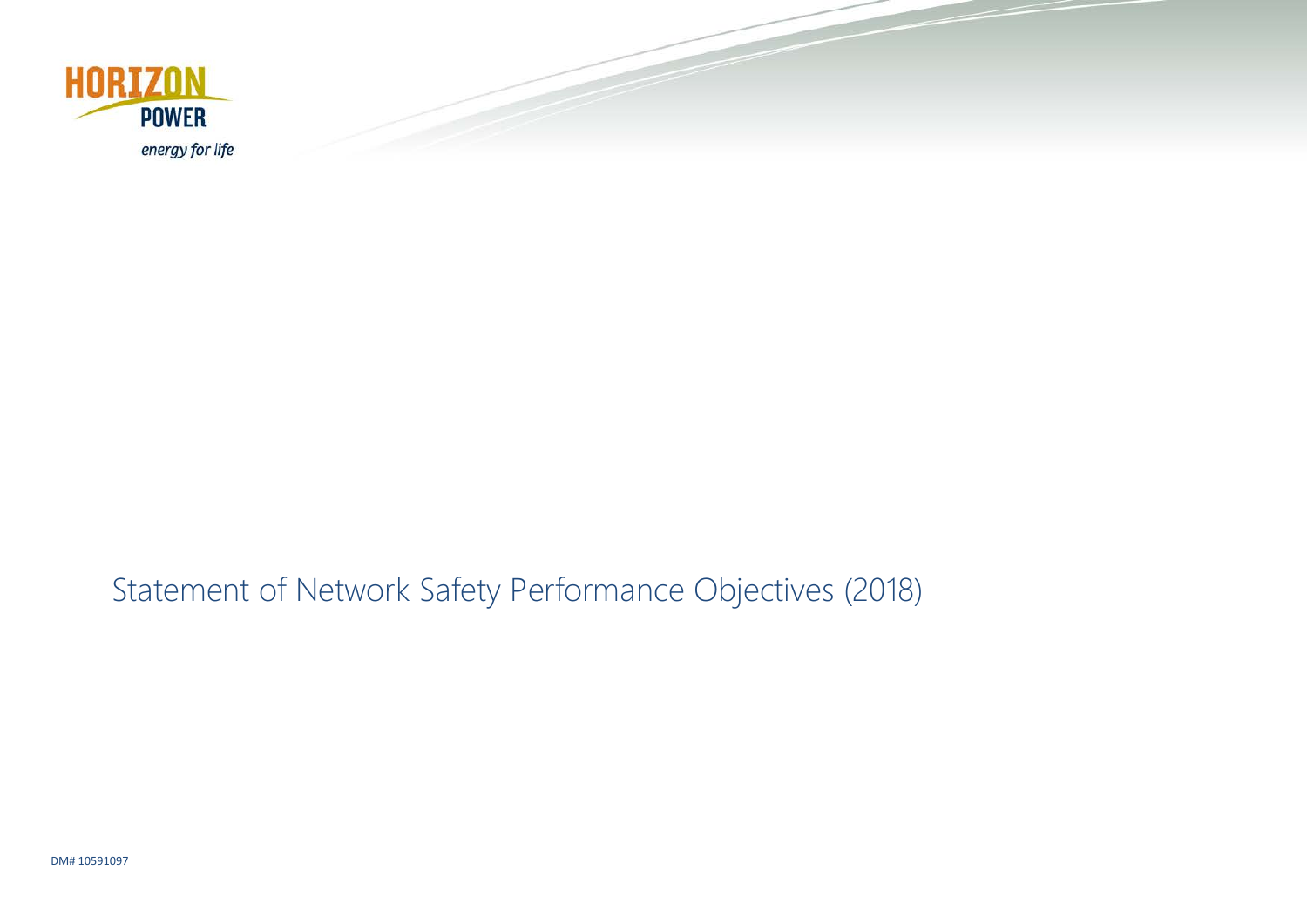



### Context & Purpose

The Horizon Power Network Safety Objectives (2018) (Objective Statement) has been prepared for each of the network safety performance incident types detailed in Regulation 30 and in accordance with the requirements set out in Regulation 31 of the Electricity (Network Safety) Regulations 2015.

This Objective Statement sets out the objectives in relation to the maximum number of incidents expected to occur, and covers financial years 2018/19 to 2021/2022.

#### Objective Establishment

Horizon Power has applied a causal forecasting – input-output methodology to the majority of the network safety performance incident types, with the exception of property damage (Regulations r. 30(1) (b) and r.30 (1) (c)). This method is well suited to Horizon Power as:

- 1. It can assess all historical Network Safety Performance Incidents
- 2. It allows the level of confidence in historical data quality to be factored into forecasts via a smoothing parameter which can assign greater weight to more recent network safety performance data
- 3. It is a best practice approach to forecasting, utilising an underlying mathematical model known as a "Multiplicative Damped Trend"

Where possible, Horizon Power incorporates industry statistics as a benchmark against which reasonable Objectives can be set. Network performance against these Objectives is then used in the Asset Management Planning process, which provides a risk-based framework for identifying and planning the capital and operational works.

### Objective Statement

This Objective Statement provides the objectives that Horizon Power will strive to achieve in the maintenance and operation of its network.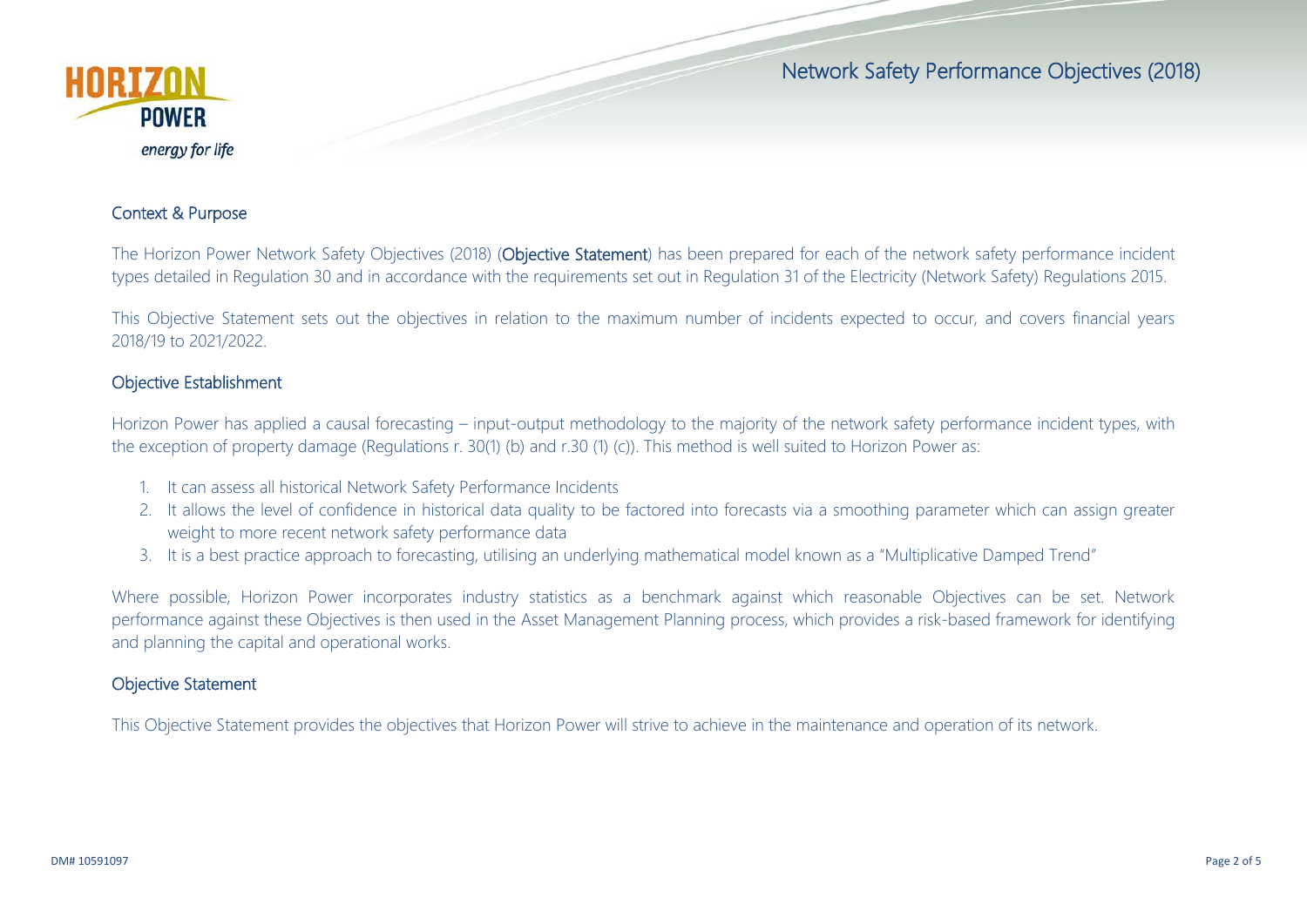## Network Safety Performance Objectives (2018)



| <b>Network Objectives</b> |                                         | 2018/19  2019/20  2020/21  2021 |  |  |
|---------------------------|-----------------------------------------|---------------------------------|--|--|
| $\cup$ (a)                | <b>Total Electric Shock</b>             |                                 |  |  |
|                           | Person - No Injury                      |                                 |  |  |
|                           | Person – Injury                         |                                 |  |  |
|                           | Person – Death                          |                                 |  |  |
|                           | Livestock - Death                       |                                 |  |  |
|                           | <b>Iotal Property Damage (Not Fire)</b> |                                 |  |  |
|                           | - Total Pr<br>Fire'                     |                                 |  |  |
|                           |                                         |                                 |  |  |

|                                        |                                            | Incidents |         |         |         |
|----------------------------------------|--------------------------------------------|-----------|---------|---------|---------|
| <b>Distribution Network Objectives</b> |                                            | 2018/19   | 2019/20 | 2020/21 | 2021/22 |
| 30(1)(d)                               | <b>Total Pole Fire</b>                     |           |         | q       |         |
| 30(1)(e)                               | Total Conductor Clashing <sup>2</sup>      | h         | 6       | h       | 6       |
| 30(1)(f)                               | <b>Total Unassisted Pole Failure</b>       | q         | a       | a       | a       |
|                                        | Wood                                       |           |         |         |         |
|                                        | Steel                                      |           |         |         |         |
|                                        | Other                                      |           |         |         |         |
|                                        | <b>Total Unassisted Conductor Failure</b>  |           |         |         |         |
| 30(1)(h)                               | Total Unassisted Stay Failure <sup>3</sup> | 3         |         |         |         |
| 30(1)(i)                               | <b>Total Unassisted Cable Failure</b>      | 14        | 14      | 14      | 14      |
| 31(3)                                  | <b>Total Unassisted Pole Failure Rate</b>  |           |         |         |         |
|                                        | Wood x 10,000 p.a.                         | フ3        | フマ      | 23      | 23      |
|                                        | Steel <sup>1</sup> x 10,000 p.a.           | -3        | 13      | 13      | 13      |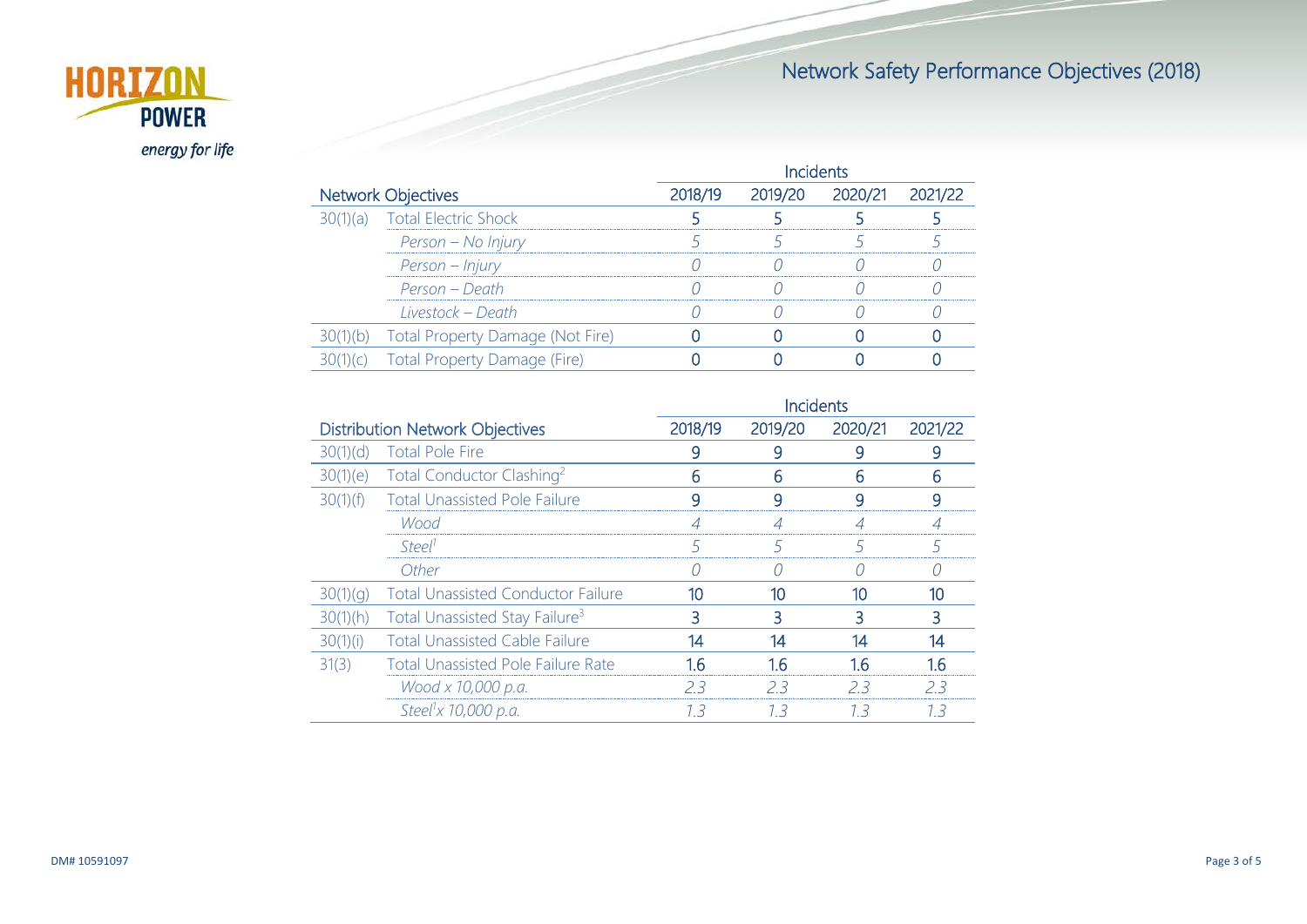### Network Safety Performance Objectives (2018)



|                                        |                                            | Incidents |         |         |         |
|----------------------------------------|--------------------------------------------|-----------|---------|---------|---------|
| <b>Transmission Network Objectives</b> |                                            | 2018/19   | 2019/20 | 2020/21 | 2021/22 |
| 30(1)(d)                               | <b>Total Pole Fire</b>                     |           |         |         |         |
| 30(1)(e)                               | Total Conductor Clashing <sup>2</sup>      |           |         |         |         |
| 30(1)(f)                               | <b>Total Unassisted Pole Failure</b>       |           |         |         |         |
|                                        | Wood                                       |           |         |         |         |
|                                        | Steel                                      |           |         |         |         |
|                                        | Other                                      |           |         |         |         |
| 30(1)(q)                               | <b>Total Unassisted Conductor Failure</b>  |           |         |         |         |
| 30(1)(h)                               | Total Unassisted Stay Failure <sup>3</sup> |           |         |         |         |
| 30(1)(i)                               | <b>Total Unassisted Cable Failure</b>      |           |         |         |         |
| 31(3)                                  | <b>Total Unassisted Pole Failure Rate</b>  |           |         |         |         |
|                                        | Wood x 10,000 p.a.                         |           |         |         |         |
|                                        | Steel x 10,000 p.a.                        |           |         |         |         |

#### **Notes**

- 1. Unassisted steel pole failures and failure rates include all steel poles
- 2. Unassisted conductor clashing objectives are based on reported incidents this does not capture all clashing incidents occurring on the network
- 3. Unassisted stay failure objectives are based on reported incidents this does not capture all stay failure incidents occurring on the network